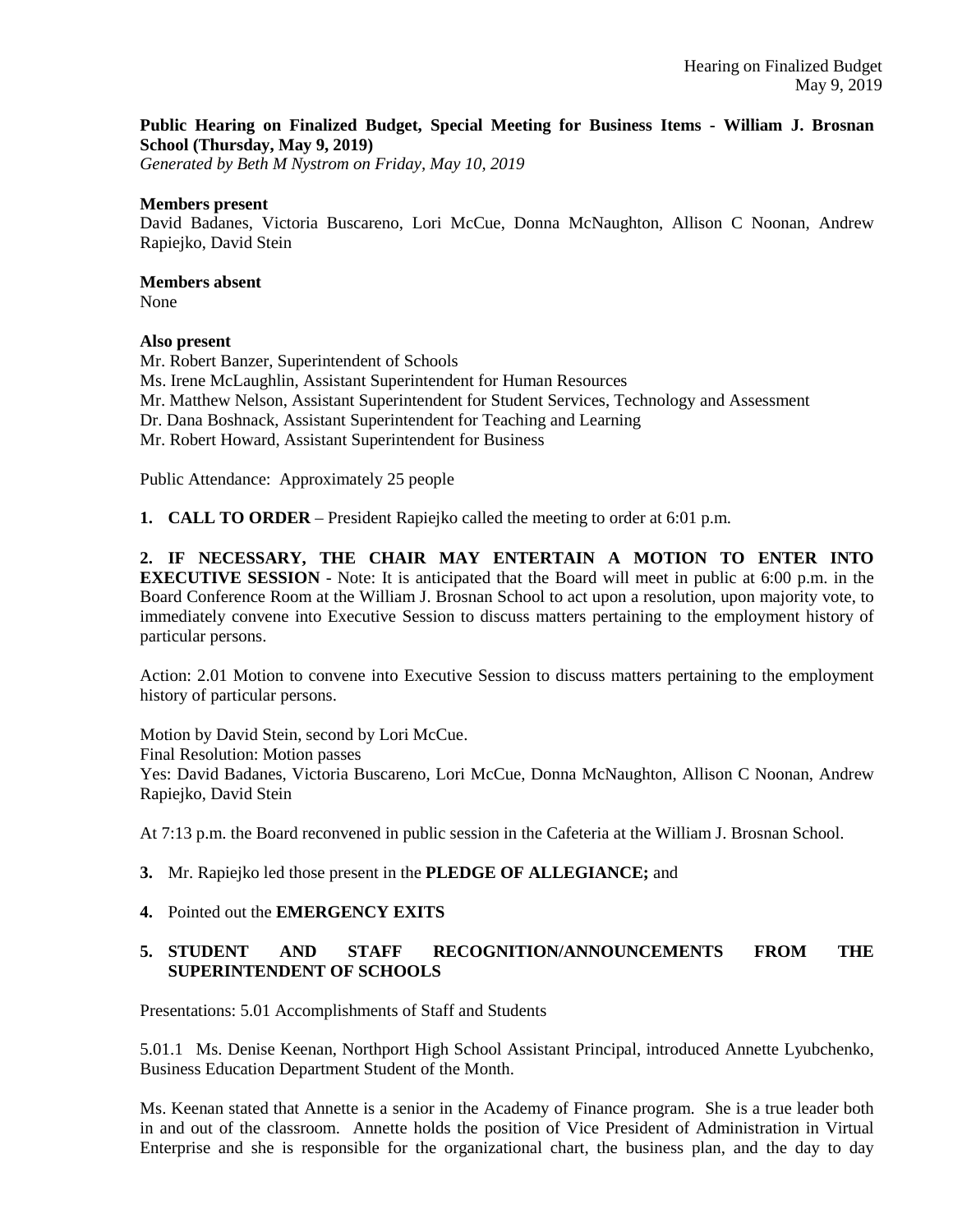operations of the business. As a junior, Annette participate in the AOF Mock Interviews where several business professionals who interviewed her commented on her professionalism and ability to field difficult questions. Annette is a member of DECA and acted as "teacher for a day" as part of our Junior Achievement High School Heroes program.

Ms. Keenan stated that when speaking with Annette about AOF, she said the greatest experience was her internship with Better Homes and Gardens Realty because she was able to work with professionals in a real work setting where she was able to learn so much about the world of work.

Annette is a well-rounded student and is active in the National Honor Society, the Tigerettes Dance Team where she is a captain, and the Multicultural Club which allows her to explore her heritage more deeply. She will continue her education at Marist College where she will be studying Business Administration with a focus on Marketing.

President Rapiejko and Superintendent Banzer congratulated Annette on her fine accomplishments and presented her with a commendation from the Board.

Superintendent Banzer stated that today the District celebrated the Special Olympians on the track and in the gymnasium. Some of the student will be going to Bethpage High School this weekend to participate in the larger Special Olympics.

The Girls Varsity Lacrosse team earned the division I title with a 15-1 record. The Boys Varsity Lacrosse team will play in the playoffs and several other teams have to play a few more games to play to determine what the outcome is.

All six elementary schools participated in the Suffolk County Fit Zone Challenge. Mr. Banzer stated that we were one of the few districts that had every elementary school represented.

# **6. BRIEF OVERVIEW OF THE PROPOSITIONS ON THE MAY 21, 2019 BALLOT**

Presentations: 6.01 Proposed 2019-2020 Budget

Mr. Banzer reviewed the mission, vision and core values and beliefs of the District and the budget development timeline. The budget priorities are to maintain instructional, co-curricular and extracurricular programs; support the mission, vision, core beliefs and priorities of the District; seek efficiencies and savings; and create a budget within the tax levy limit. Mr. Banzer viewed the 2019-2020 expenditures and revenue which produced a budget of \$171,077,668, with the following budget highlights:

- Maintains instructional program and class sizes within district guidelines.
- Expands integrated co-teaching model at elementary and high school.
- Funds ongoing security initiatives.
- Funds extensive extra/co-curricular and athletic programs including the addition of student councils at each elementary school.
- Establishes additional makerspaces and flexible learning spaces.
- Enhances instructional technology, including additional Chromebook computers.
- Supports the district's ongoing professional development initiatives.
- Funds a "Future Study" facilitation process for the district.

Mr. Banzer reviewed the budget comparison from 2018-2019 to 2019-2020, the capital projects proposed for 2019-2020, revenue considerations, the estimated average home tax levy increase, and the tax levy history.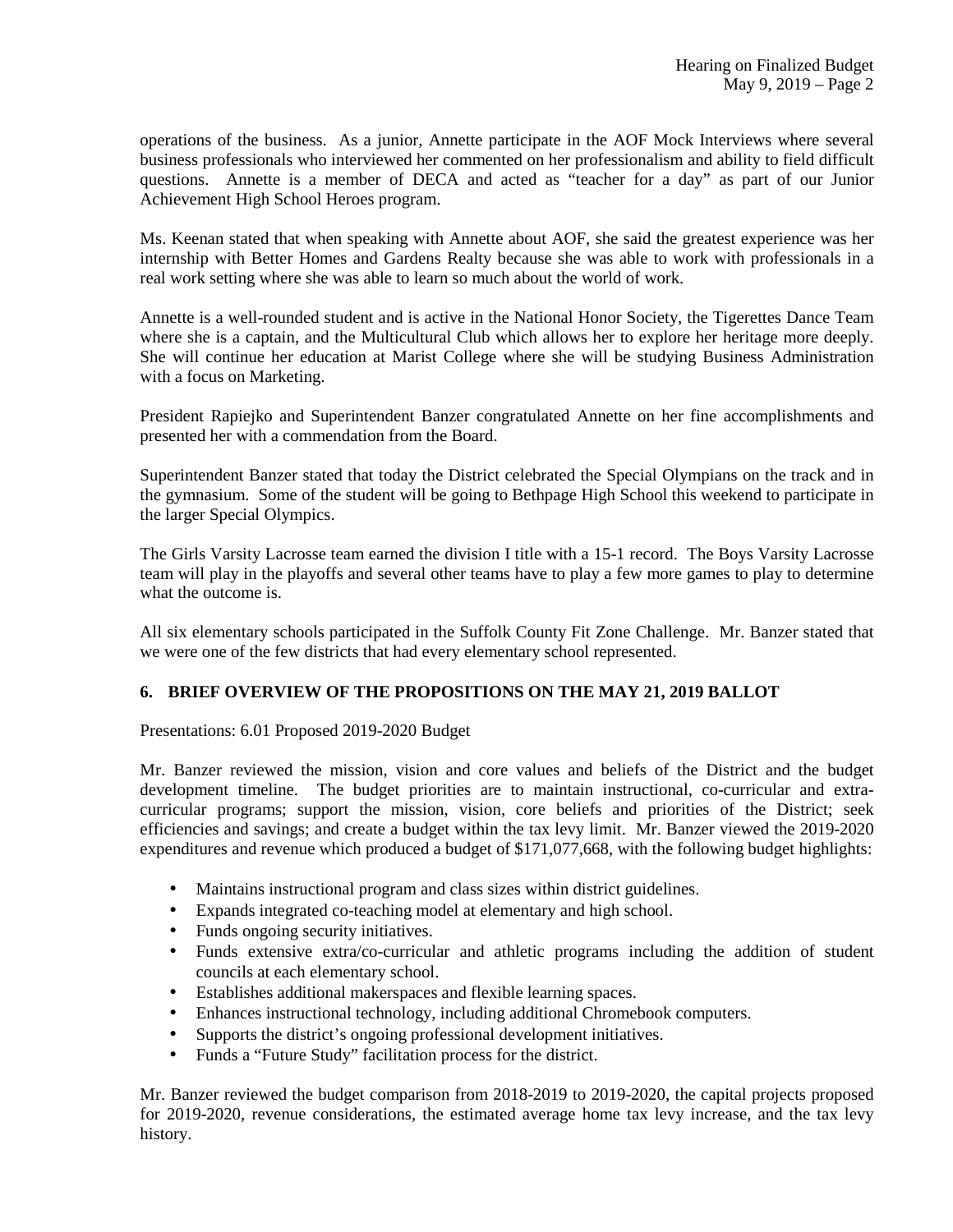Mr. Banzer reviewed the requirement of a contingent budget which include the tax levy can be no greater than the prior year actual tax levy, no increase in the tax levy is permitted; the District must adhere to the contingent budget administrative cap; all non-contingent expenditure items must be removed from a contingent budget; examples of non-contingent expenses include, but are not limited to, capital projects, most equipment and school bus purchases. The amount of a contingent budget would be \$169,473,720.

The District's response to the ongoing LIPA litigation has been as follows:

- Negotiated "LIPA" language in UTN & NASA contracts that include re-openers at the time LIPA reduction is realized.
- Continue to allocate resources to fund litigation for the past 8 years preventing an accumulated tax shift of over \$400 million to the community – based on original settlement offer.
- Involved in mediation with Town of Huntington & LIPA
- Ongoing advocacy with elected officials to mitigate potential impact from LIPA decision, including hosting "Town Hall" meeting.
- Community Involvement "Call to Action" Forum, letters to community, website resources and district "Our Schools" focused on LIPA (spring 2018).
- Realized savings to budget in personnel costs through reductions due to enrollment decrease, retirement incentives, attrition and salary breakage.
- Restricted Reserves & Fund Balance Planning.
- Eight (8) consecutive budgets with levies under the "Tax Cap".
- Recommend "Future Planning" process for the District.

Mr. Banzer stated that there are three candidates for the three open seats on the Board of Education, and Meet the Candidates Night is on Tuesday May 14<sup>th</sup> at 7:00 p.m. in the Northport High School Library. The budget vote will take place on Tuesday, May  $21<sup>st</sup>$  from 6:00 am to 9:00 pm at the Dickinson Avenue Elementary School, Fifth Avenue Elementary School and William J. Brosnan Building. Proposition No. 1 on the ballot is the 2019-2020 budget in the amount of \$171,077,668. Proposition No. 1 on the ballot is to expend a sum not to exceed \$1,800,000.00 from two Capital Reserve Funds.

#### **7. COMMUNITY QUESTIONS REGARDING THE PROPOSITIONS ON THE MAY 21, 2019 BALLOT** (If you wish to address the Board, please fill out a card and hand it to the District Clerk)

| <b>Name</b>    | Comment                                                                       |
|----------------|-------------------------------------------------------------------------------|
| Larry Licopoli | Stated that the anticipated budget is about 97% with 3% on cushion side and   |
| Resident       | Asked what in the budget would we need the 3% cushion for, and if they looked |
|                | at a 98% Budget.                                                              |

Mr. Banzer stated that there are certain unknowns such as health insurance costs which we don't find out the rates until December, and if students move into the District and they require certain needs. Mr. Banzer stated that 3% was the middle range and they tried to stay within that range.

### **8. ADJOURN PUBLIC HEARING AND CONVENE INTO SPECIAL BUSINESS MEETING**

At 8:10 p.m. the Board adjourned the Public Hearing on the Finalized Budget and convened into public session.

Procedural: 8.01 Designation by the Board President of Board Members to bring voting returns to the William J. Brosnan School (Election Headquarters) on May 21, 2019 from Fifth Avenue Elementary School, Dickinson Avenue Elementary School and William J. Brosnan School

Trustee McNaughton will bring the voting returns from Fifth Avenue Elementary School to election headquarters. Vice President Stein will bring the voting returns from Dickinson Avenue Elementary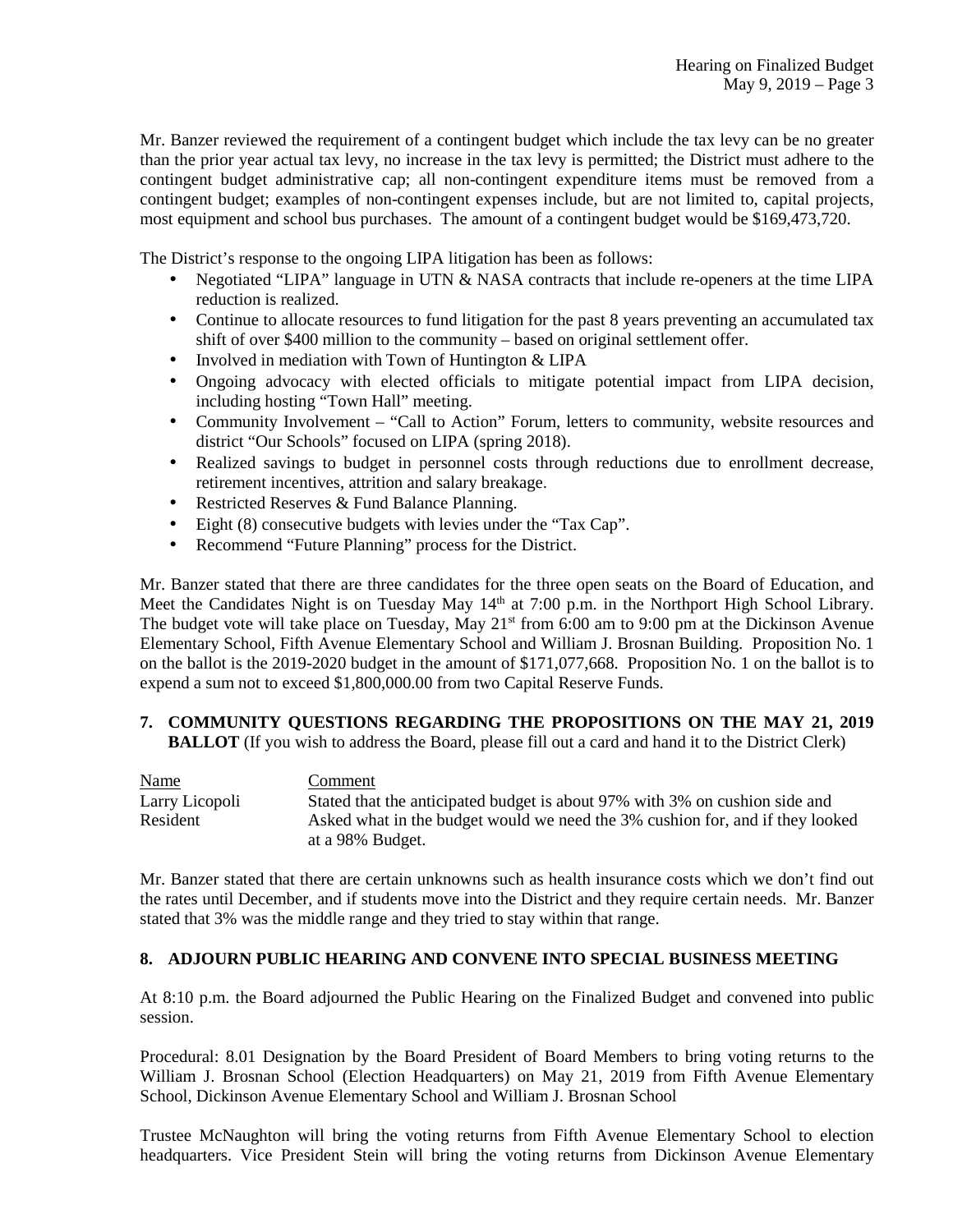School to election headquarters. Trustee Badanes will bring the returns from the William J. Brosnan School to election headquarters.

### **9. APPROVAL OF MINUTES**

Action: 9.01 Minutes Recommendation to approve the following minutes and to sever item 9.01.4, April 11, 2019 Minutes:

9.01.1 March 21, 2019 - Special Meeting 9.01.2 March 28, 2019 - Special Meeting 9.01.3 April 1, 2019 - Special Meeting 9.01.4 April 11, 2019 - Special Meeting Finalize Budget (severed) 9.01.5 April 30, 2019 - Special Meeting BOCES Vote

Motion by Donna McNaughton, second by Allison C Noonan.

Final Resolution: Motion Passes

Yes: Victoria Buscareno, David Badanes, Lori McCue, Donna McNaughton, Allison C Noonan, Andrew Rapiejko, David Stein

## **10. SUPERINTENDENT'S REPORT, GENERAL - FOR BOARD ACTION**

Action: 10.01 Personnel Actions Report Recommendation to approve the attached Personnel Actions Report

Motion by Donna McNaughton, second by Victoria Buscareno. Final Resolution: Motion Passes Yes: Victoria Buscareno, David Badanes, Lori McCue, Donna McNaughton, Allison C Noonan, Andrew Rapiejko, David Stein

Action: 10.02 Appointment of Election Workers Recommendation to appoint the following Election Workers for the May 21, 2019 Budget Vote and Election of Trustees:

Lori Drucker, Kevin Drucker, Antoinette Brown, Laura Conti, Carole Dickter, Barbara Kaminski, Maria Nazario, William Masucci, Jeanne Rogers, Mary Esposito, Barbara Oestel, Phyllis Milano, Maureen O'Brien, Barbara Cipullo, Helen Ensmenger, Eva Koch, Joseph Perry, Kathleen Perry, Aida Pintouri-Bould, Carmen Morales, Estelle Troglio, Audrey McLaughlin, Jane Hudson, Joseph Maione, Dorothy Walsh, Mia Bechtold, James Bealle, Stephanie Bernhardt, Jennifer Frost, Margaret Gardiner, Arthur Koch, Stephanie Manzi, Nancy Seals, Emily Serrao, Edgar Verano, Janet Hayes, John Killelea, Pat Naples

Motion by Donna McNaughton, second by Victoria Buscareno. Final Resolution: Motion Passes Yes: Victoria Buscareno, David Badanes, Lori McCue, Donna McNaughton, Allison C Noonan, Andrew Rapiejko, David Stein

Action: 10.03 Impartial Hearing Officer Recommendation to approve the following resolution:

"BE IT RESOLVED, that in accordance with Board Policy and State Regulation, the Board of Education approves the appointment of Ms. Regina Brandow, 1352 Stony Brook Road, Stony Brook, NY 11790 to serve as Impartial Hearing Officer for the purpose of conducting an impartial hearing in accord with Policy 4321, Program for Students with Disabilities under IDEA and Article 89"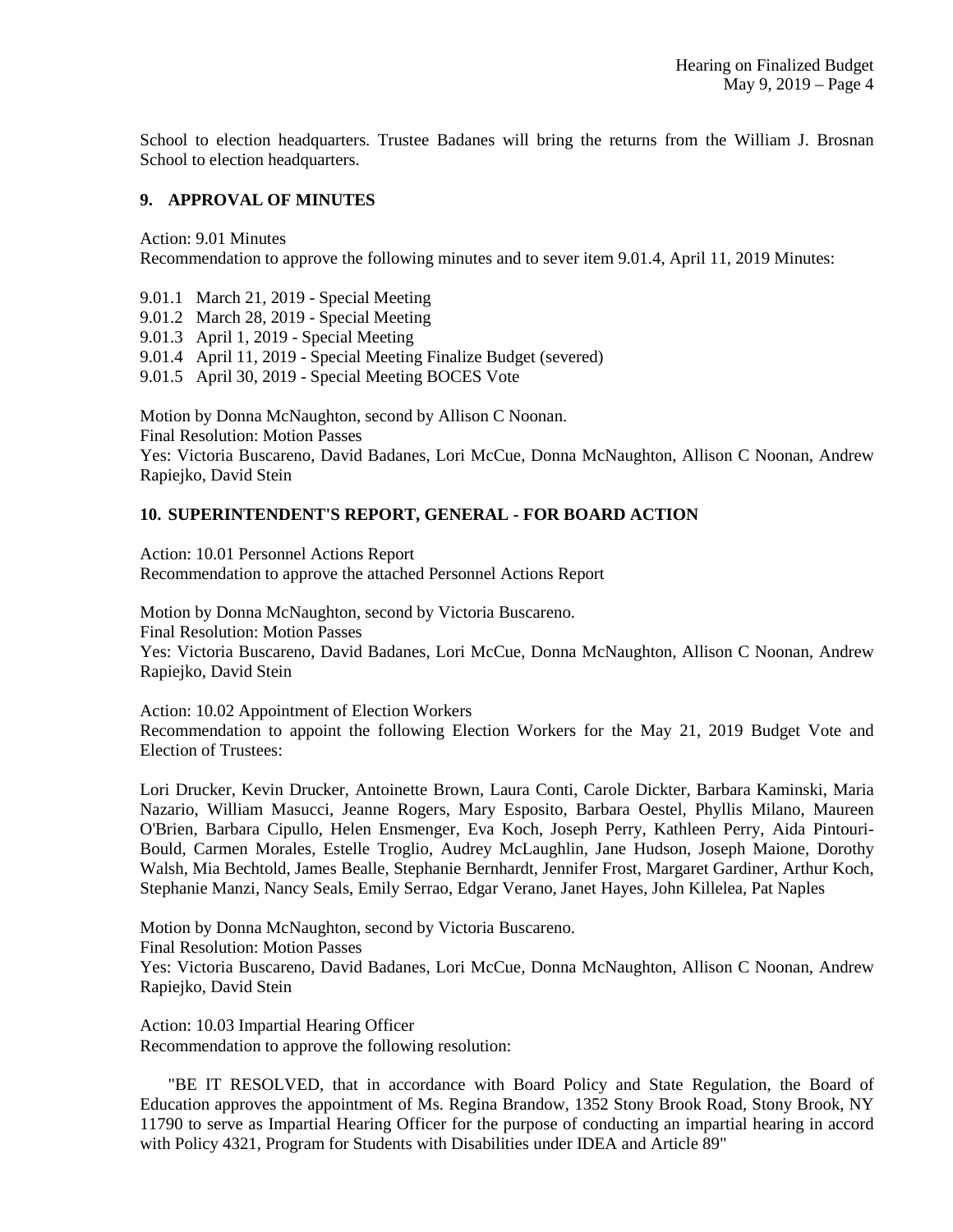Motion by Donna McNaughton, second by Victoria Buscareno. Final Resolution: Motion Passes Yes: Victoria Buscareno, David Badanes, Lori McCue, Donna McNaughton, Allison C Noonan, Andrew Rapiejko, David Stein

### **11. SUPERINTENDENT'S REPORT, FINANCIAL - FOR BOARD ACTION**

Action: 11.01 Twin County Driving School

Recommendation to renew the contract with Twin County Driving School for In-Car Driver Instruction for the 2019-2020 school year at the current rate of \$350.00 per pupil.

Motion by Donna McNaughton, second by David Stein. Final Resolution: Motion Passes Yes: Victoria Buscareno, David Badanes, Lori McCue, Donna McNaughton, Allison C Noonan, Andrew Rapiejko, David Stein

Action: 11.02 Town of Islip Contract Recommendation to approve the following resolution authorizing piggybacking on the Town of Islip Contract for Electrical Supplies, Contract #218-41

"WHEREAS, the Town of Islip has made available to other municipalities a contract for electrical supplies, Contract #218-41 and

WHEREAS, said contract for electrical supplies, Contract #218-421 was let to bid consistent with the requirements of General Municipal Law, section 103; and

WHEREAS, the Northport-East Northport U.F.S.D. is permitted to utilize said contract in accordance with the terms and conditions of the bid and requirements of General Municipal Law, section 103; and

NOW, THEREFORE, BE IT RESOLVED, that the Board of Education hereby authorizes the purchase of electrical supplies, Contract #218-41 from Town of Islip in accordance with the requirements of General Municipal Law, section 103."

Motion by Donna McNaughton, second by David Stein. Final Resolution: Motion Passes Yes: Victoria Buscareno, David Badanes, Lori McCue, Donna McNaughton, Allison C Noonan, Andrew Rapiejko, David Stein

Action: 11.03 Pulaski Road School PTA Cultural Arts Donation Recommendation to approve the following resolution:

"BE IT RESOLVED, that the Board of Education hereby gratefully accepts a donation of \$325 from Pulaski Road School PTA for the purposes of covering the cost of the Pulaski Road Elementary School Cultural Arts Program and increase the 2018-2019 budget code A2060.4900.00.2804 by \$325 for this purpose.

BE IT RESOLVED, that the Board of Education hereby approves an increase in the revenue code A2705 of the 2018-2019 budget by \$325 with the understanding that this increase in revenue is the result of donations from the Pulaski Road School PTA."

Motion by Donna McNaughton, second by David Stein. Final Resolution: Motion Passes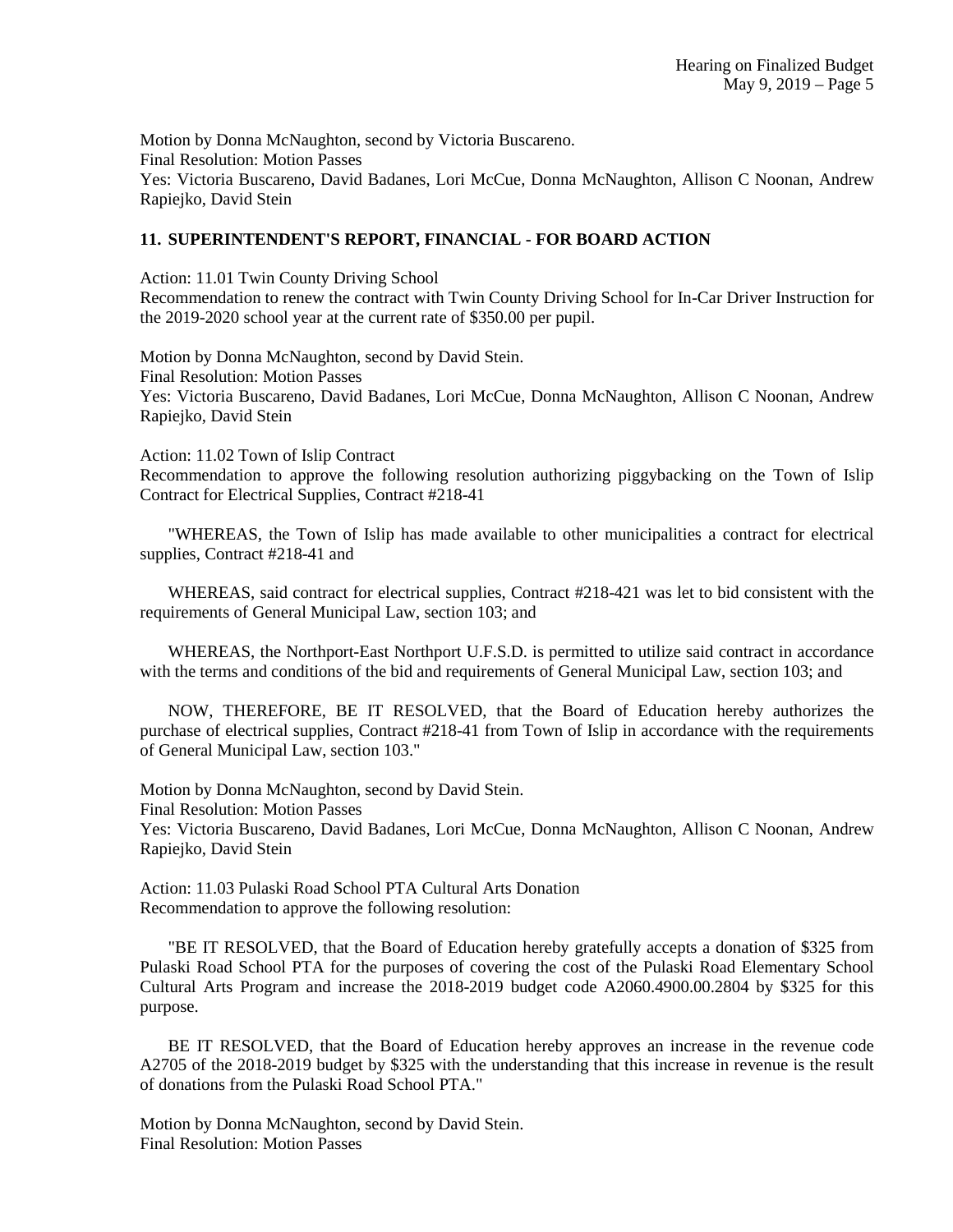Yes: Victoria Buscareno, David Badanes, Lori McCue, Donna McNaughton, Allison C Noonan, Andrew Rapiejko, David Stein

Action: 11.04 Health Services Contracts

Recommendation to authorize the Board President to sign a contract with the following district to provide Health Services for Northport-East Northport students attending school in that district during the 2018- 2019 school year:

11.04.1 Bellmore Union Free School District, two (2) students attending St. Elizabeth Ann Seton Regional School @ \$1,332.49, totaling \$2,664.98.

Motion by Donna McNaughton, second by David Stein. Final Resolution: Motion Passes Yes: Victoria Buscareno, David Badanes, Lori McCue, Donna McNaughton, Allison C Noonan, Andrew Rapiejko, David Stein

Action: 11.05 Music Theatre International Recommendation to approve a Production Contract between the Northport-East Northport Union Free School District and Music Theatre International for Disney's High School Musical, Jr. (NHS)

Motion by Donna McNaughton, second by David Stein. Final Resolution: Motion Passes Yes: Victoria Buscareno, David Badanes, Lori McCue, Donna McNaughton, Allison C Noonan, Andrew Rapiejko, David Stein

Action: 11.06 North Fork Express

Recommendation to approve a Rider to Agreement between the Board of Education of the Northport-East Northport Union Free School District and North Fork Express (Contract #2086823) (NAS)

Motion by Donna McNaughton, second by David Stein. Final Resolution: Motion Passes Yes: Victoria Buscareno, David Badanes, Lori McCue, Donna McNaughton, Allison C Noonan, Andrew Rapiejko, David Stein

Action: 11.07 North Fork Express Recommendation to approve a Rider to Agreement between the Board of Education of the Northport-East Northport Union Free School District and North Fork Express (Contract #2087707) (NHS)

Motion by Donna McNaughton, second by David Stein. Final Resolution: Motion Passes Yes: Victoria Buscareno, David Badanes, Lori McCue, Donna McNaughton, Allison C Noonan, Andrew Rapiejko, David Stein

Action: 11.08 George Wurzer Recommendation to approve a 2019-2020 Agreement between the Northport-East Northport Union Free School District and George Wurzer (Spec. Ed.)

Motion by Donna McNaughton, second by David Stein. Final Resolution: Motion Passes Yes: Victoria Buscareno, David Badanes, Lori McCue, Donna McNaughton, Allison C Noonan, Andrew Rapiejko, David Stein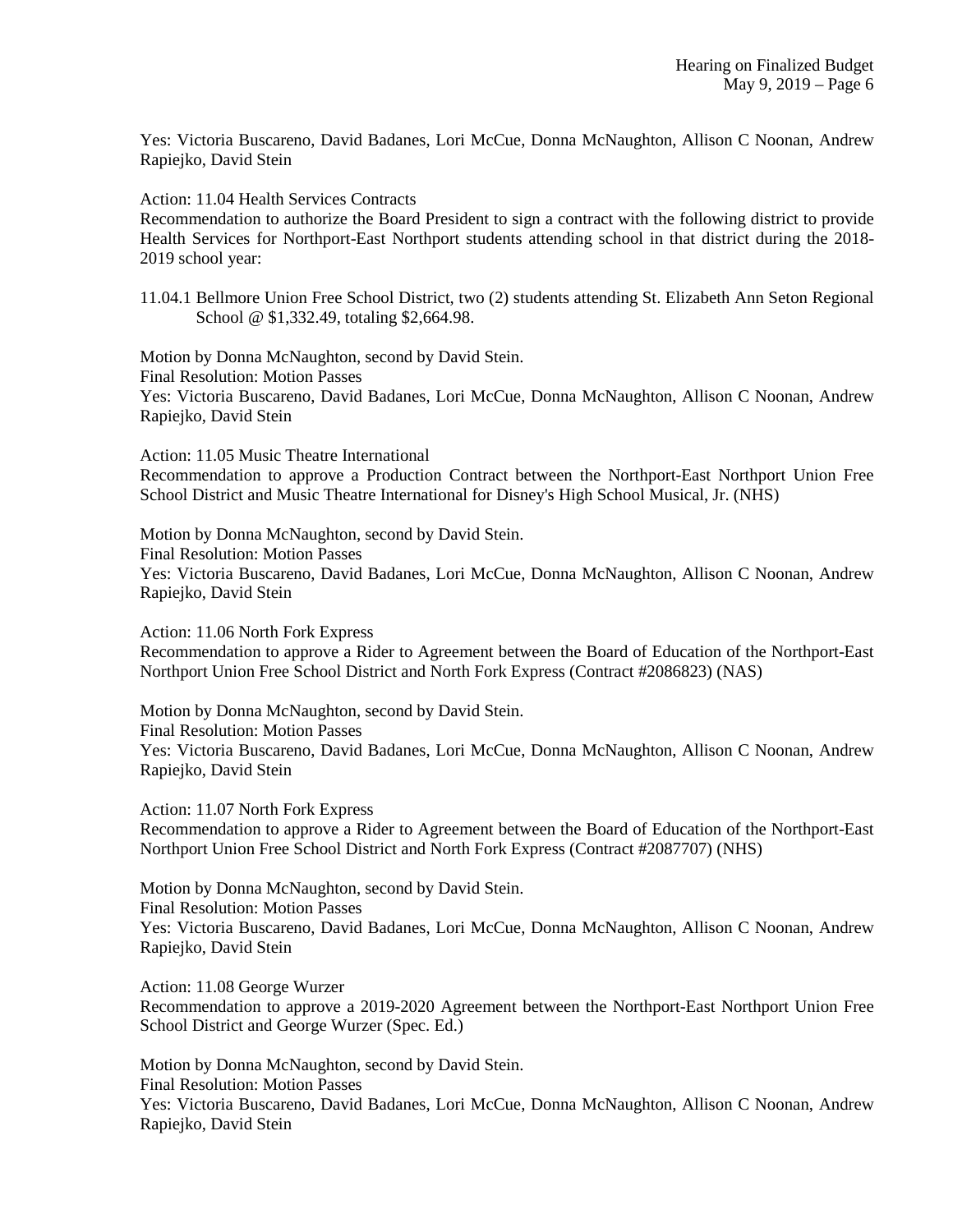Action: 11.09 Henry Viscardi School

Recommendation to approve a 2019-2020 Agreement between the Northport-East Northport Union Free School District and Henry Viscardi School (Spec. Ed.)

Motion by Donna McNaughton, second by David Stein. Final Resolution: Motion Passes Yes: Victoria Buscareno, David Badanes, Lori McCue, Donna McNaughton, Allison C Noonan, Andrew Rapiejko, David Stein

Action: 11.10 Milestones in Home Care, Inc. Recommendation to approve a 2019-2020 Agreement between the Northport-East Northport Union Free School District and Milestones in Home Care, Inc. (Spec. Ed.)

Motion by Donna McNaughton, second by David Stein. Final Resolution: Motion Passes Yes: Victoria Buscareno, David Badanes, Lori McCue, Donna McNaughton, Allison C Noonan, Andrew Rapiejko, David Stein

Action: 11.11 Islip Tutoring Services, Inc.

Recommendation to approve 2019-2020 Agreements between the Northport-East Northport Union Free School District and Islip Tutoring Services, Inc. for Academic Tutoring and Related Services (Spec. Ed.)

Motion by Donna McNaughton, second by David Stein. Final Resolution: Motion Passes Yes: Victoria Buscareno, David Badanes, Lori McCue, Donna McNaughton, Allison C Noonan, Andrew Rapiejko, David Stein

Action: 11.12 David Seyfert Recommendation to approve a 2019-2020 Agreement between the Northport-East Northport Union Free School District and David Seyfert (Spec. Ed.)

Motion by Donna McNaughton, second by David Stein.

Final Resolution: Motion Passes

Yes: Victoria Buscareno, David Badanes, Lori McCue, Donna McNaughton, Allison C Noonan, Andrew Rapiejko, David Stein

Action: 11.13 New York Therapy Placement Services, Inc. Recommendation to approve 2019-2020 Agreements between the Northport-East Northport Union Free School District and New York Therapy Placement Services, Inc. for Academic Tutoring and Related Services (Spec. Ed.)

Motion by Donna McNaughton, second by David Stein. Final Resolution: Motion Passes Yes: Victoria Buscareno, David Badanes, Lori McCue, Donna McNaughton, Allison C Noonan, Andrew Rapiejko, David Stein

Action: 11.14 Change Order Recommendation to approve the following Change Order:

11.14.1 Change Order No. 1, Northport Middle School, SED #58-04-04-03-0-008-025, Contract No. 4 - HVAC Reconstruction, deduct in the amount of \$2,260.00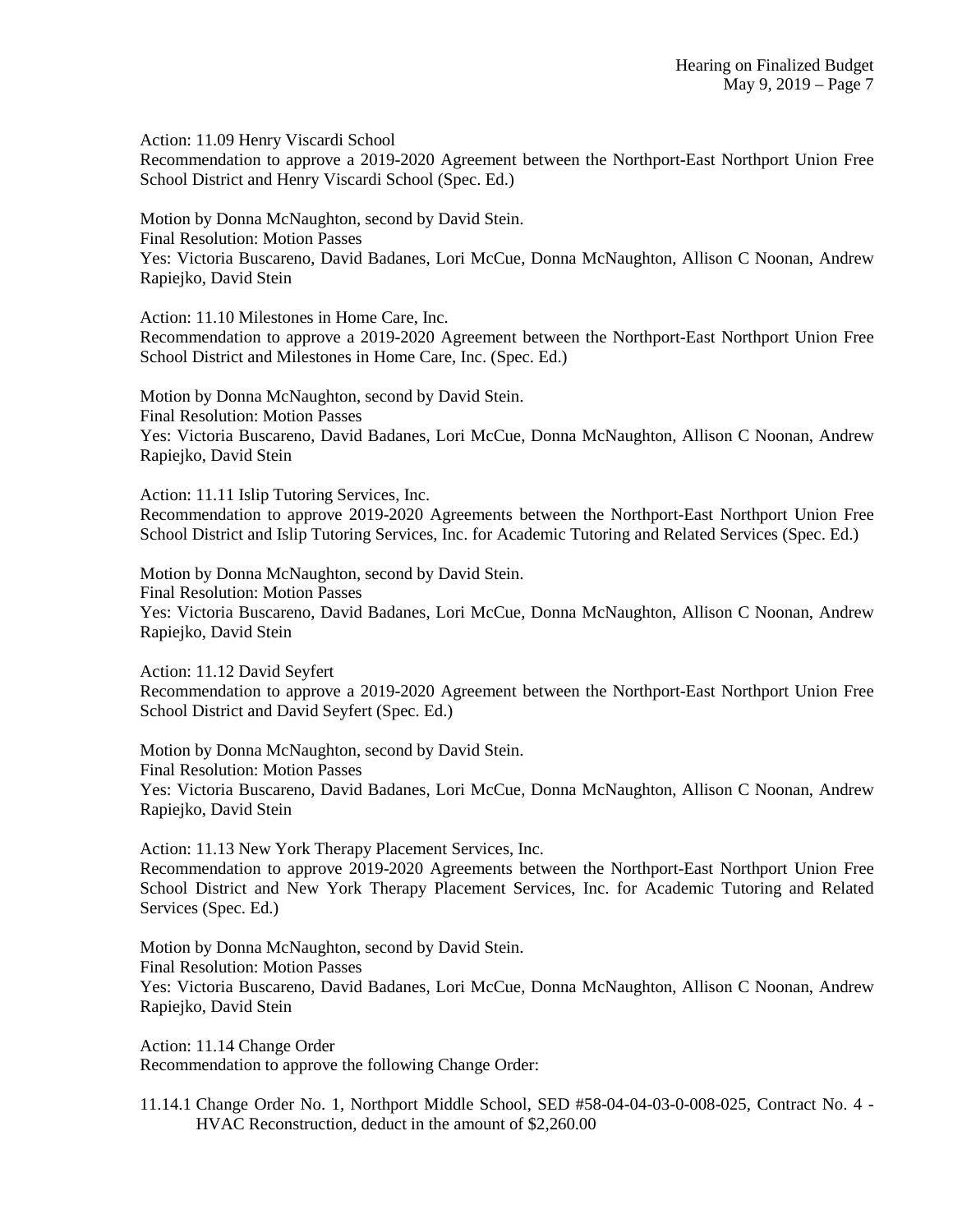Motion by Donna McNaughton, second by David Stein. Final Resolution: Motion Passes Yes: Victoria Buscareno, David Badanes, Lori McCue, Donna McNaughton, Allison C Noonan, Andrew Rapiejko, David Stein

Action: 11.15 Young Audiences NJ Recommendation to approve a Supplementary Education Services Agreement between the Northport-East Northport Union Free School District and Young Audiences NJ (PRS)

Motion by Donna McNaughton, second by David Stein. Final Resolution: Motion Passes Yes: Victoria Buscareno, David Badanes, Lori McCue, Donna McNaughton, Allison C Noonan, Andrew Rapiejko, David Stein

Action: 11.16 Claims Auditor's Report Recommendation to approve the Claims Auditor's Reports for Warrants and Schedule of Claims for payments dated:

March 1, 2019 (Payroll Trust & Agency Warrant), March 8, 2019 (Payroll Trust & Agency Warrant), March 15, 2019 (Accounts Payable Warrant), March 22, 2019 (Payroll Trust & Agency Warrant), March 29, 2019 (Accounts Payable Warrant), March 2019 (Claims Audit Report)

Motion by Donna McNaughton, second by David Stein. Final Resolution: Motion Passes Yes: Victoria Buscareno, David Badanes, Lori McCue, Donna McNaughton, Allison C Noonan, Andrew Rapiejko, David Stein

Action: 11.17 Claims Auditor's Report - Payroll Audit Recommendation to approve the Claims Auditor's Report - Payroll Audit for the Payroll Distribution/Audit dated March 8, 2019 (Northport High School)

Motion by Donna McNaughton, second by David Stein. Final Resolution: Motion Passes Yes: Victoria Buscareno, David Badanes, Lori McCue, Donna McNaughton, Allison C Noonan, Andrew Rapiejko, David Stein

Action: 11.18 Transfer of General Fund Appropriations Recommendation to approve Transfer of General Fund Appropriations in the 2018-2019 fiscal year

Motion by Donna McNaughton, second by David Stein. Final Resolution: Motion Passes Yes: Victoria Buscareno, David Badanes, Lori McCue, Donna McNaughton, Allison C Noonan, Andrew Rapiejko, David Stein

Action: 11.19 Transfer of Capital Fund Appropriations Recommendation to approve Transfer of Capital Fund Appropriations in the 2018-2019 fiscal year

Motion by Donna McNaughton, second by David Stein. Final Resolution: Motion Passes Yes: Victoria Buscareno, David Badanes, Lori McCue, Donna McNaughton, Allison C Noonan, Andrew Rapiejko, David Stein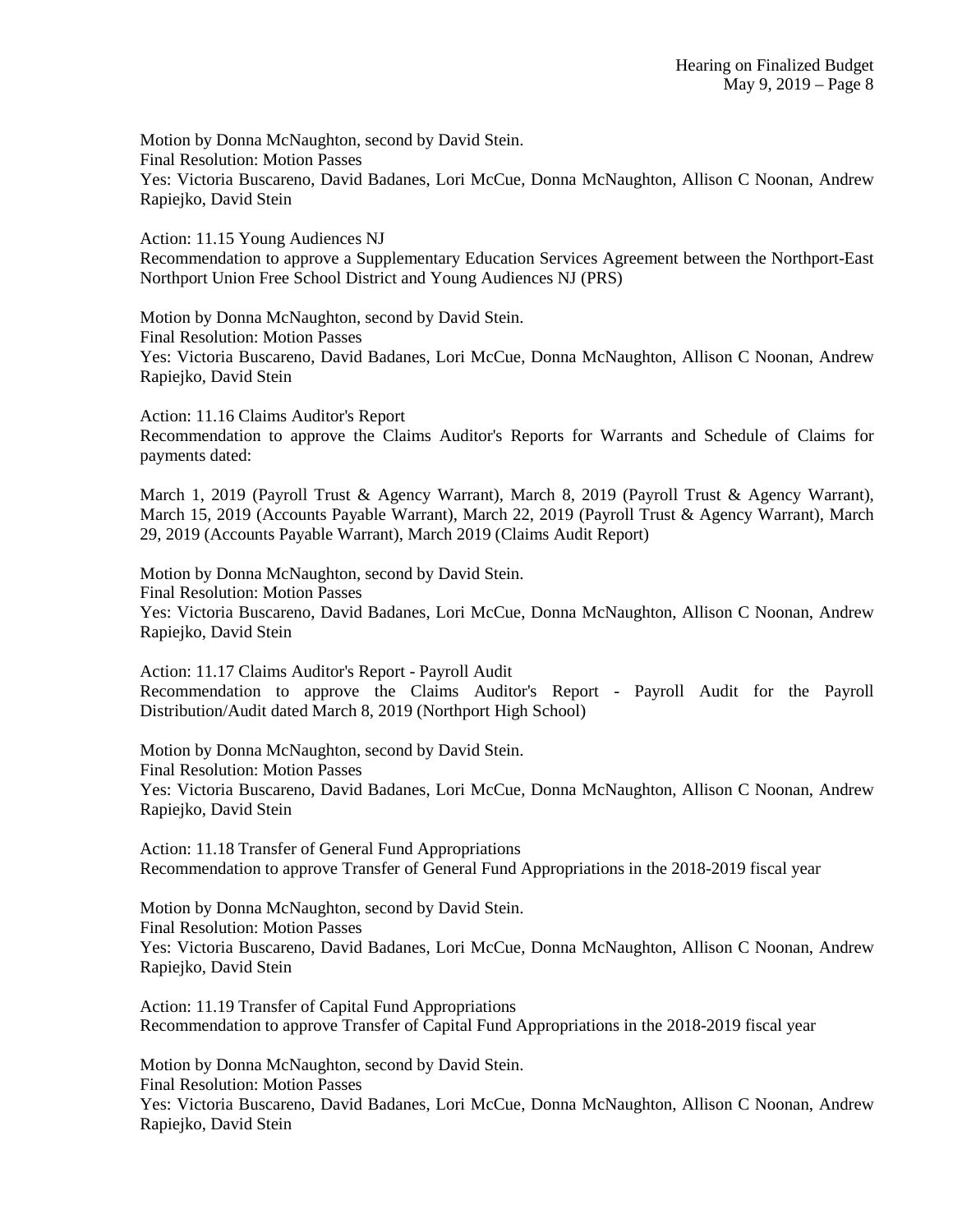Action: 11.20 Cold Spring Harbor Laboratory

Recommendation to approve an Agreement between the Board of Education of the Northport-East Northport Union Free School District and Cold Spring Harbor Laboratory (OAS)

Motion by Donna McNaughton, second by David Stein. Final Resolution: Motion Passes Yes: Victoria Buscareno, David Badanes, Lori McCue, Donna McNaughton, Allison C Noonan, Andrew Rapiejko, David Stein

## **12. SUPERINTENDENT'S REPORT - FOR INFORMATION ONLY**

Information: 12.01 Schedule H - Use of Facilities

Information: 12.02 Budget Transfers for the period April 25, 2019 through May 1, 2019 - As per Board Policy #6150 all transfers between salary codes up to \$25,000 and transfers between all other codes up to \$10,000 are to be reported to the Board of Education as an information item

**13. ADJOURNMENT** - Board policy requires adjournment by 10:30 pm, unless meeting is extended by vote.

Information: 13.01 UPCOMING MEETINGS

BUDGET VOTE AND ELECTION OF TRUSTEES Tuesday, May 21, 2019 6:00 a.m. - 9:00 p.m.

SPECIAL MEETING TO ACCEPT VOTING RETURNS Tuesday, May 21, 2019 Approximately 9:30 p.m. William J. Brosnan School Cafeteria

REGULAR MEETING Thursday, June 6, 2019 7:00 p.m. William J. Brosnan School Cafeteria

REGULAR MEETING Thursday, June 20, 2019 7:00 p.m. William J. Brosnan School Cafeteria

Action: 13.02 Adjournment Recommendation to adjourn the meeting and convene into Executive Session to discuss matters pertaining to the employment history of particular persons.

Motion by David Stein, second by Allison C Noonan. Final Resolution: Motion Passes Yes: Victoria Buscareno, David Badanes, Lori McCue, Donna McNaughton, Allison C Noonan, Andrew Rapiejko, David Stein

At 10:58 p.m., the Chair declared the meeting adjourned.